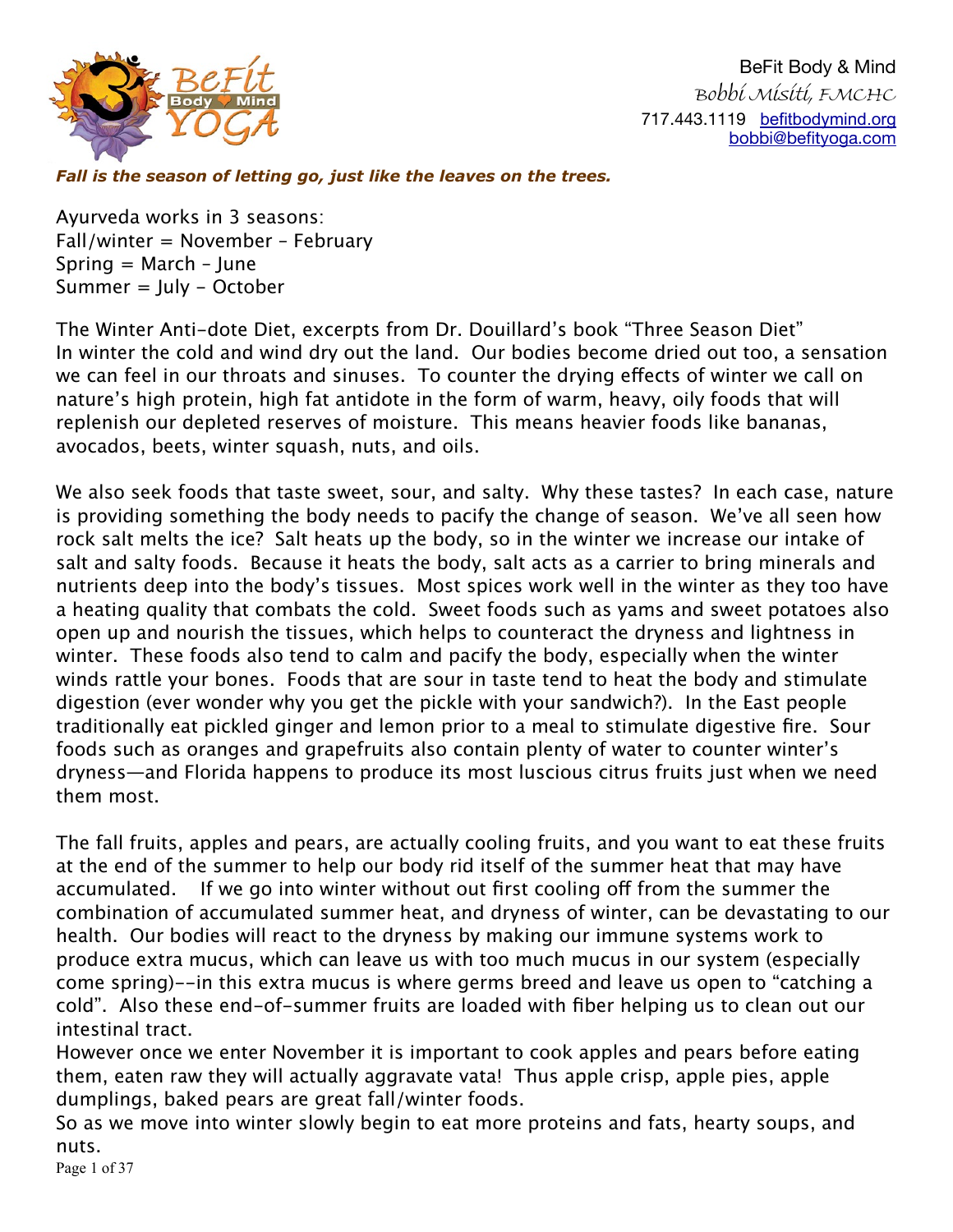

Favor foods that are warm, heavy, and oily. Minimize foods that are cold, dry, and light.

- Favor foods that are sweet, sour, and salty. Minimize foods that are spicy, bitter, and astringent as these foods are light and cold and will increase these qualities in us.
- Eat slightly larger quantity of food, but not more than you can digest easily. More food provides more heat for the body when the weather is cold.

Some specific winter recommendations:

**Grains** – rice, brown rice, and wheat are best grains for winter months (they are warming and sweet)

**Fruits** – oranges, bananas, avocados, grapes, grapefruit, pineapples, mangos, papayas **Vegetables** – beets, carrots, winter squash, acorn squash, tomatoes, okra, onions, artichoke hearts, and sweet potatoes. All vegetables should be cooked in the winter months, raw foods increase vata.

**Spices** – cardamom, cumin, ginger, cinnamon, fennel, salt, cloves, mustard seed, and small quantities of black pepper.

A word on Beans – beans need to be reduced in the winter—except for mung dal and lentils. Winter is a time of high winds, so we don't want to eat foods that create more wind. Beans also have a tendency to absorb large amounts of water and the last thing we need in the winter is a food that dehydrates us! If you do need to eat beans in the winter (especially those of us who are vegetarians) make sure to soak them extra long or cook them with extra water. This soaking will reduce their drying, wind-producing qualities. They can also be spiced with anti-gas agents such as hing, fennel, ginger, and cardamom.

# **Other tips for vata types from Bobbi:**

If you are a vata type this time of year you need to pay extra attention to staying in balance. Vata types need routine! Set up a morning routine, a weekly practice routine, or any other routine you feel would be good for your life. Put a little more effort into following your routine. It is helpful to write it down or mark it on your calendar to give you reminders and make it easier to establish.

Also, make sure you keep yourself well grounded. One of the ways I keep myself grounded is to make sure my home is organized, comfortable, clean, and free of clutter. Take a day out of each week just to stay home puttering around your house feeling grounded. For me another grounding technique is to dig in the dirt, so planting bulbs for next spring and cleaning out your gardens and closing them up for the winter are other ways to ground yourself.

Vata types tend to have dry skin, keep your skin from drying out! After you shower massage organic sesame oil into your skin from your feet up to your face (you can add some essential oils to this if you like  $-$  a 2-3% dilution is best  $-$  that's 12-18 drops of Page 2 of 37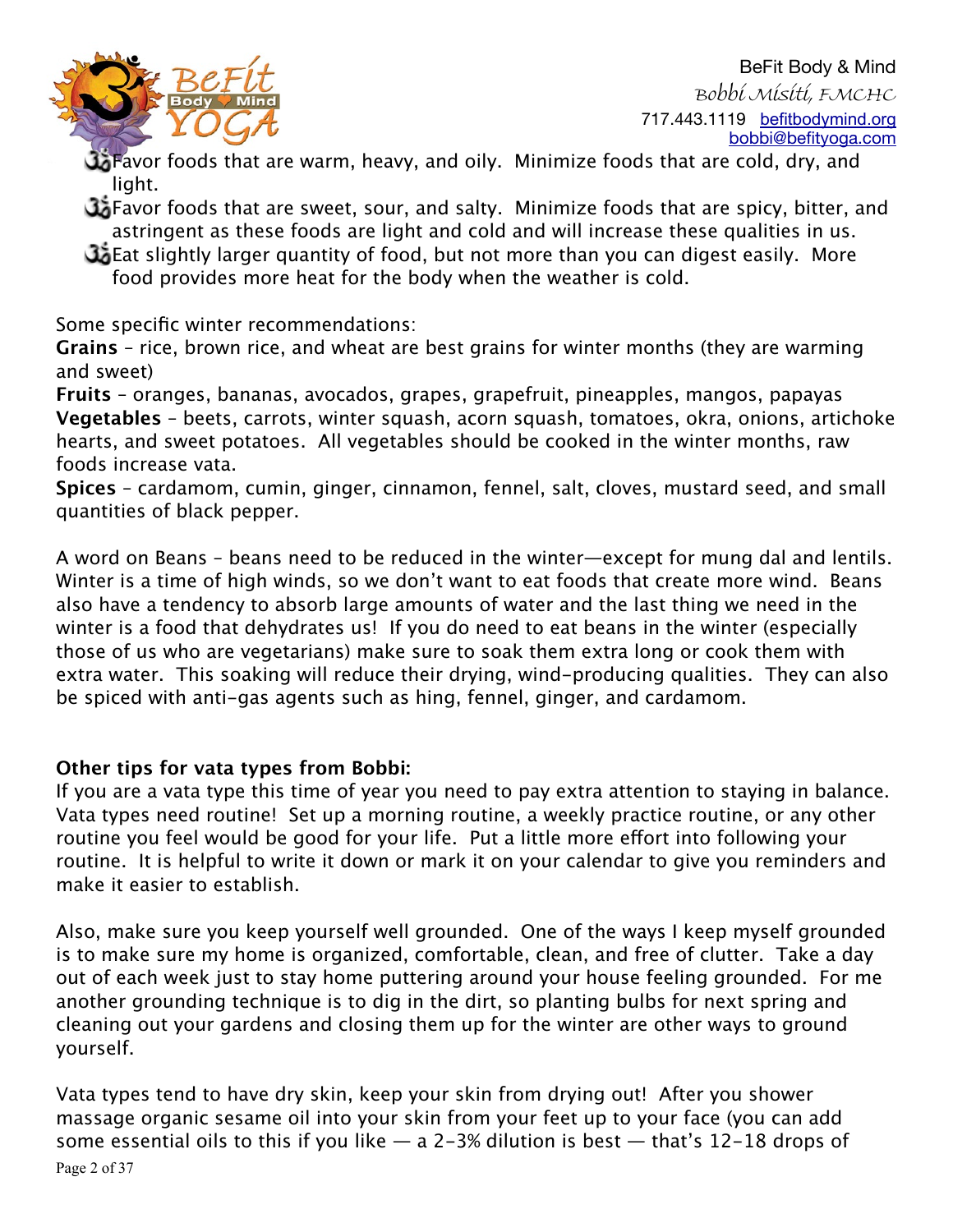

essential oils per ounce of sesame oil. Sweet orange is one of my favorite essential oils to add to sesame oil). If you feel the need you can wash it off, however I leave it soak into my skin.

Make sure you use your nasya oil (nose oil) or put a little sesame oil in your nostrils, also you can put a drop in each ear - then massage your ears for a minute. And after you brush your teeth take a swig of sesame oil and swish it around in your mouth for about 10 minutes. This is known as "oil pulling". Pretty much oil in any orifice you are comfortable putting it in (and even some you are not so comfortable putting it in) is ayurvedic-ally recommended this time of year!

#### **Preparing for Winter -- Eat more Butter and Coconut Oil :)**

Winter foods need a little more fat in them to nourish our tissues and keep moisture in our body during the months of cold dry outside air and warm dry inside air. The best sources of fat might be new news to you . . .

Butter, Ghee, and virgin coconut oil are medium chain fatty acids (MCFAs), compared to long chain fatty acids like corn, soy, safflower, canola, and margarine should be avoided! Longer chain fatty acids are hard to digest and to break down the fat into energy -- so our body prefers to just store them as fat instead. They also cause inflammation in our bodies. Medium chain fatty acids like butter, ghee, and coconut oil digest easy and INCREASE our METABOLISM.

Coconut oil and some saturated fats are not the villains we have accused them of. Latest research is showing it is the saturated long chain fatty acids that contain the health risks associated with "bad fat". Not all saturated fats are bad! Medium and short chain fatty acid saturated fats are proving to provide many health benefits

Coconut oil has another boost -- it contains Lauric Acid which is a rare and natural antimicrobial fatty acid. Studies are showing these benefits from consuming lauric acid:

- Protection from viruses
- LOWERS cholesterol
- kills viruses آھ
- boost immunity **ئ**
- increases absorption for vitamins A,D,E,K
- Provides easily available energy for the body
- prevents Alzheimer's
- supports natural weight loss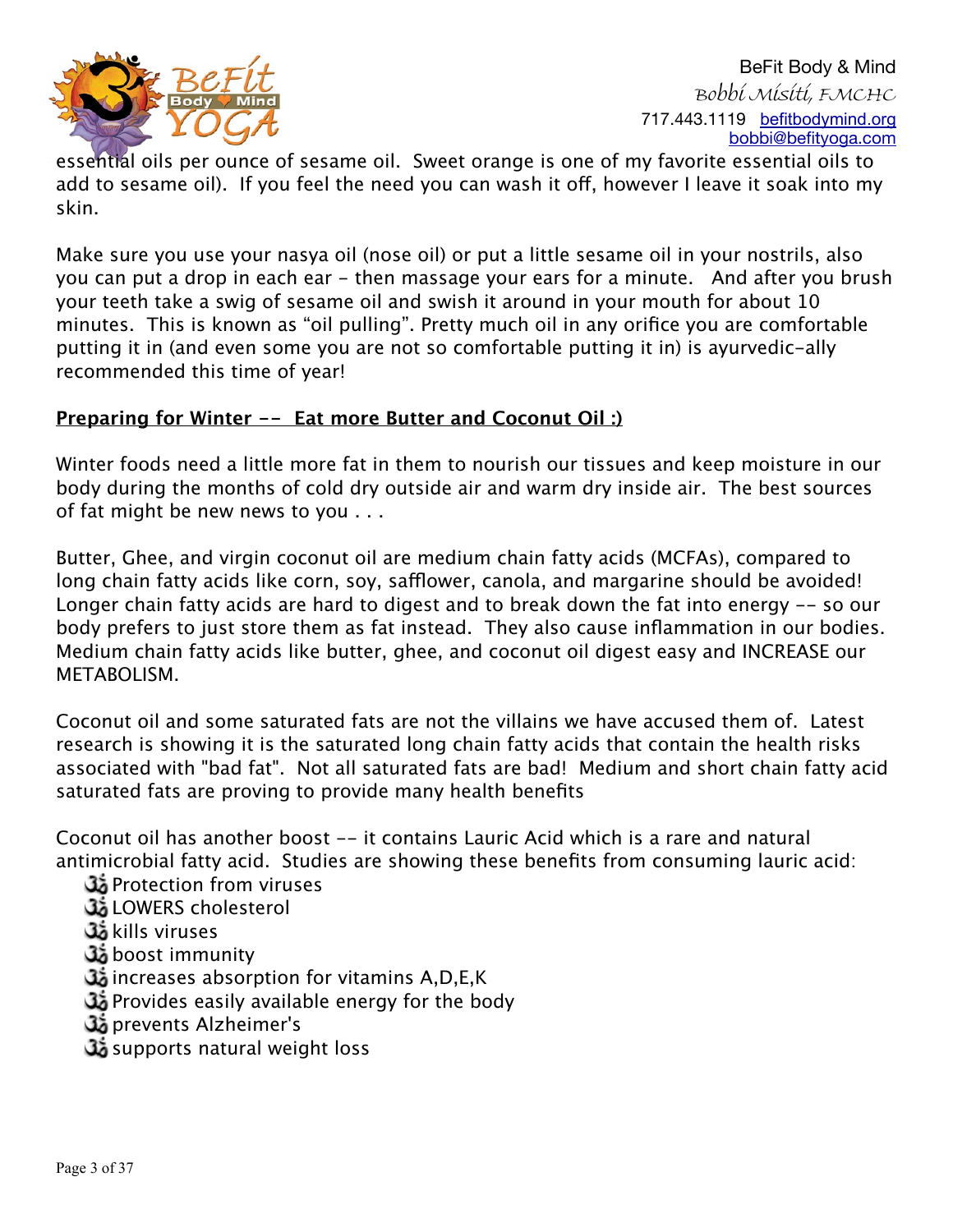

*From Ayurvedic expert John Joseph Immel, Founder of Joyful Belly*

Autumn is a season of deficiency and change, provoking higher stress levels. As leaves fall, nourishing seasonal foods like pumpkin and nutmeg to soothe the nervous system help us weather the change. Cooked pumpkins are soft and comforting. Both sedatives, pumpkin and nutmeg together reduce stress. According to Ayurveda, keeping the nervous system stable through fall is our number one tool for maintaining strong immunity and staying healthy.

In fall when the temperature starts to drop, the body scrambles to protect itself from heat loss. Nourishing foods seem all the more enticing while helping refortify deficient tissue, thicken the skin, and insulate from the cold. Pumpkins, ghee, almonds all build ojas in time for the coming winter. Ojas is Ayurveda's word for a nourishment.

In addition to nourishing tissue, pumpkin chai is also a rasayana (meaning tonic). Pumpkins are orange because of beta-carotene, a precursor to Vitamin A. Beta-carotene, also in carrots, encourages healing through rejuvenation and regeneration of tissue. Orange foods with beta-carotene are generally liver tonics that clear any residue of high pitta from the summer. They also purify the blood and soothe the eyes. The cooling demulcent and laxative properties of pumpkin soothe the GI tract.

Spices make these heavy ingredients lighter for digestion and pumpkins a bit less gassy. While all spices stimulate circulation, cloves specifically move heat to the surface of the body, warming up cold extremities.

# **Here is a recipe for pumpkin latte**:

Brew your favorite cup of coffee or tea -- set it aside for a moment.

Mix 1 TBSP pumpkin puree to a half cup of milk. I use whole raw organic grass-fed local milk

Add about 1 tsp brown sugar and vanilla extract

Sprinkle in Cinnamon, Ginger, Nutmeg, and ground Cloves

Whisk the pumpkin, milk, and spices together while heating it.

Pour it into a tall mug, pour in your cofee or tea and cream top with whipped cream and ground nutmeg :)

Below is a more complete list of Winter foods, and below that my most common winter recipes. Please enjoy and eat in love and light, mindfulness and thankfulness. May you be well nourished . . .

# **THE 3-SEASON DIET GROCERY LIST – WINTER**

Page 4 of 37